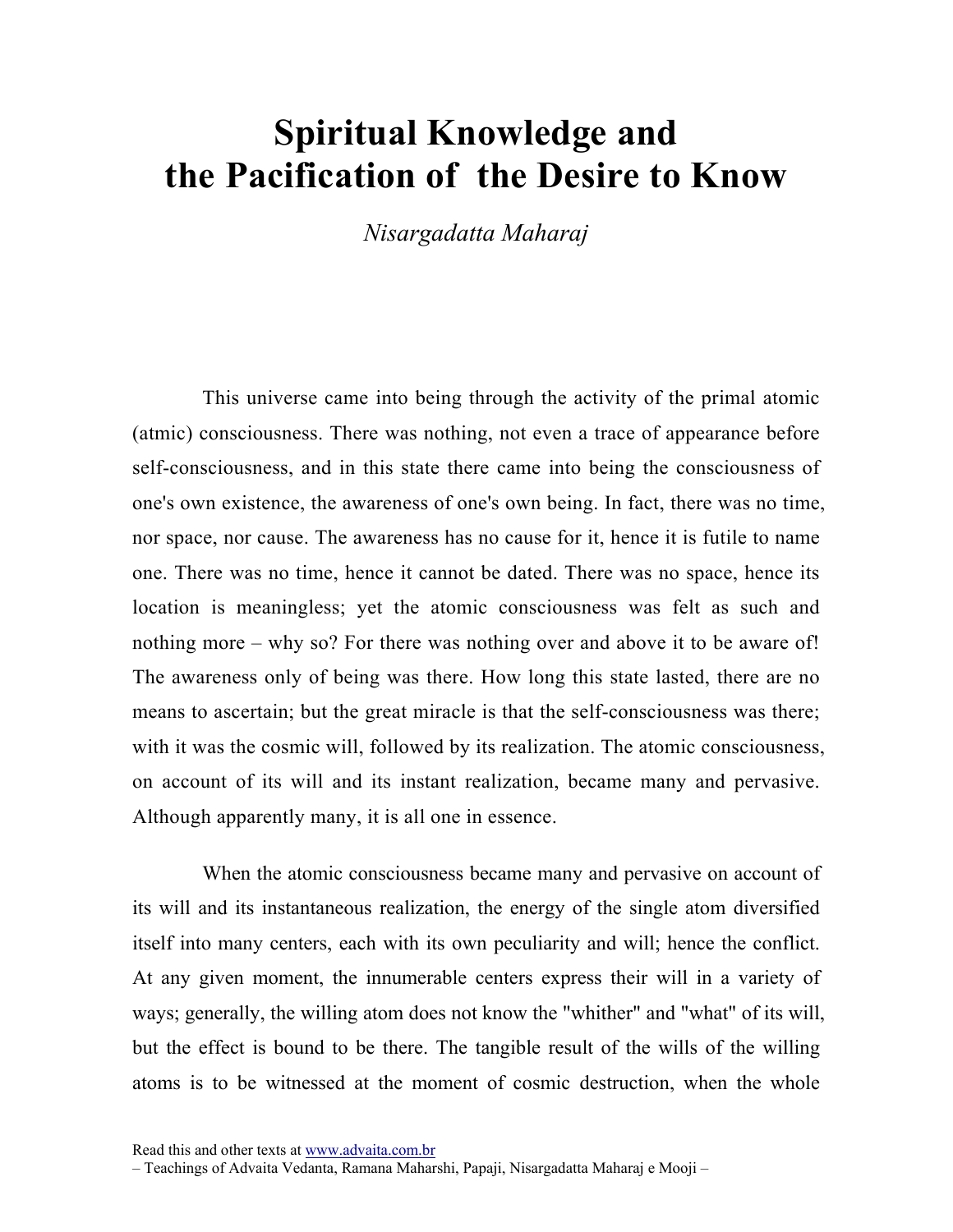universe is reduced to ashes. The loving wills are not cancelled altogether; the great moments of happiness in the world are the result of these wills. The characteristic of the individual energy to will is always operative. It is its essence and it owes it to the primordial energy.

The primal energy that scintillated first is one and homogenous, but appears to be heterogenous due to ignorance.

 The quivering atomic energy is designated as the Great Principle by the Vedantas: the essential characteristic of the Principle is consciousness. The felt awareness expands itself into ether, the expanse of the ether is the space. With a single quality this Great Principle became time, space and cause. Next came the three *gunas* and the five elements. The speed was simply immeasurable.

 The original scintillation moved in space and that was the air, the air gathered momentum and fire came into existence. The throbbing of the fire increased and became cold and that was water; the water cooled even more and that was earth. All the characteristics of the previous forms are crystallized in the earth and vibrate there; in virtue of this peculiarity there came into being innumerable varieties of living beings and vegetation, and the original quiver pulsates in and through their vital sap. The original will pervades the whole range of moving and immovable things and is constantly active there.

 The scintillating characteristic prior to ether is filling every electron and proton and is constantly increasing in strength. As long as the quiver in the atoms is operative, so long the constituents must be in motion. The original will pervades the whole range of moving and immovable beings and is constantly active there.

 The original consciousness sees nothing except itself. It has no organs, yet it is in action with innumerable Spiritual Knowledge and the Pacification of the Desire to Know 131 organs. It is never polluted. The various conscious centers

Read this and other texts at www.advaita.com.br

<sup>–</sup> Teachings of Advaita Vedanta, Ramana Maharshi, Papaji, Nisargadatta Maharaj e Mooji –